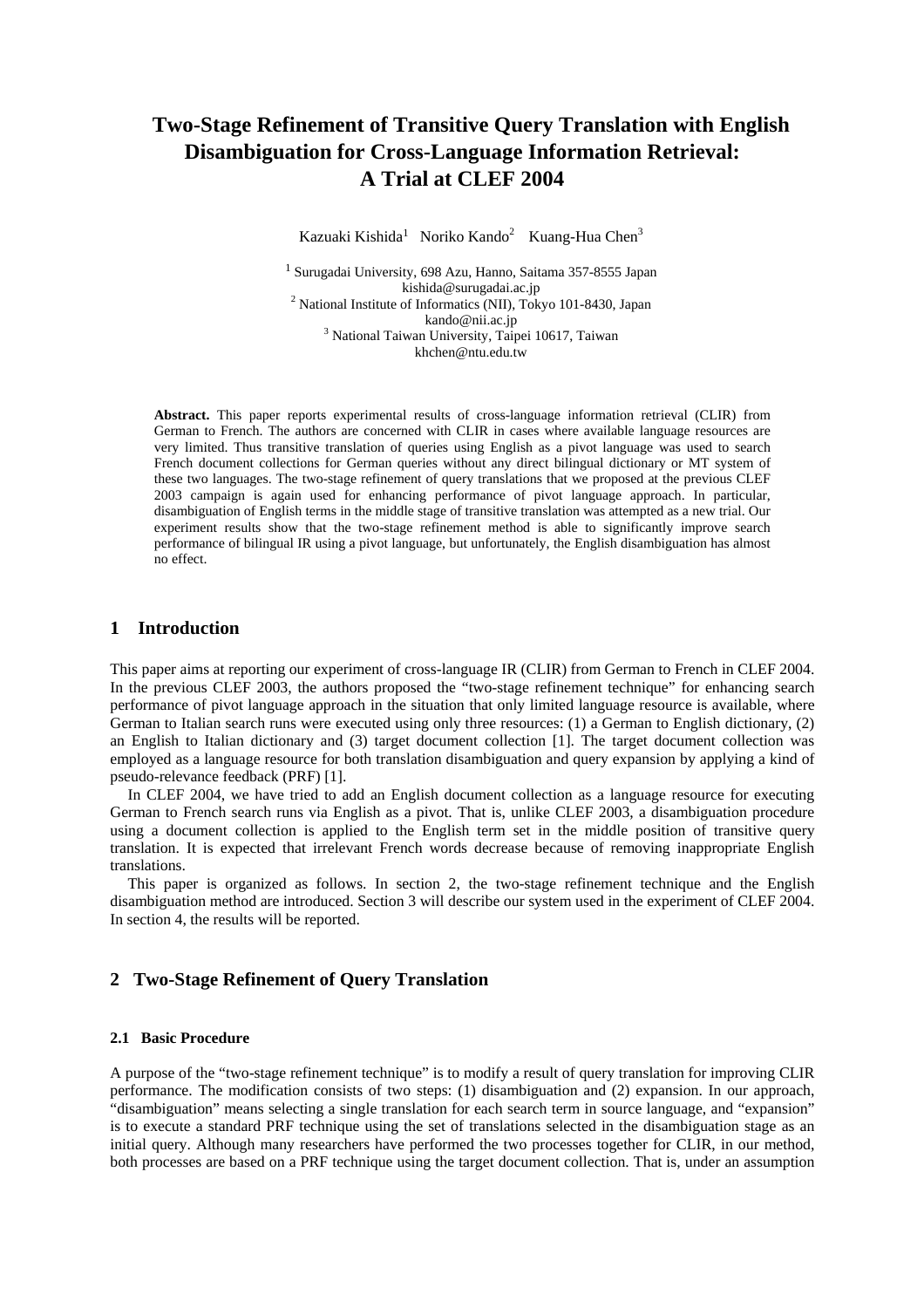that only limited language resource is available, we use the target collection as a language resource for disambiguation.

We define mathematical notations such that:

 $f_{s_i}$ : term in the source query ( $j = 1, 2, \ldots, m$ ),

 $T_j'$ : a set of translations in the target language for term  $s_j$ , and

 $T = T_1' \cup T_2' \cup ... \cup T_m'$ .

First, the target document collection is searched for the set of terms *T* . Second, the most frequently appearing term in the top-ranked documents is selected from each set of  $T'_{j}$  ( $j = 1, 2, ..., m$ ) respectively. That is,

we choose a term  $\tilde{t}_j$  for each  $T'_j$  such as

$$
\widetilde{t}_j = \arg \max r_i \quad (t \in T'_j),\tag{1}
$$

where  $r<sub>i</sub>$  is the number of top-ranked documents including the term  $t<sub>i</sub>$ . Finally, a set of  $m$  translations through the disambiguation process is obtained, i.e.,

$$
\widetilde{T} = {\widetilde{t_1}, \widetilde{t_2}, ..., \widetilde{t_m}}.
$$
\n(2)

The disambiguation technique is clearly based on PRF, in which some top-ranked documents are assumed to be relevant. The most frequently appearing term in the relevant document set is considered as a correct translation in the context of a given query.

In the next stage, according to Ballestellos and Croft[2], a standard post-translation query expansion by PRF technique is executed using  $\tilde{T}$  in (2) as a query. In this study, we use a standard formula based on the probabilistic model for estimating terms weight as follows:

$$
w_{t} = r_{t} \times \log \frac{(r_{t} + 0.5)(N - R - n_{t} + r_{t} + 0.5)}{(N - n_{t} + 0.5)(R - r_{t} + 0.5)},
$$
\n(3)

where *N* is the total number of documents, *R* is the number of relevant documents,  $n<sub>i</sub>$  is the number of documents including term  $t$ , and  $r<sub>i</sub>$  is defined as the same as before (see Equation (1)). The expanded term set is used as a final query for obtaining a list of ranked documents.

#### **2.2 Disambiguation during Transitive Query Translation**

The pivot language approach is adopted in this paper, i.e., a search term in the source language is translated into the set of English terms, and each English term is transitively translated into terms in the target language. As many researchers pointed out, if the set of English terms includes erroneous translations, they would yield much more irrelevant terms in the target language.

A solution is to apply any disambiguation technique to the set of English translations (see Fig.1). If an English document collection is available, we can use easily our disambiguation method described in the previous section.

## **3 System Description**

#### **3.1 Text Processing**

Both German and French texts (in documents and queries) were basically processed by the following steps: (1) identifying tokens, (2) removing stopwords, (3) lemmatization, and (4) stemming. In addition, for German text, decomposition of compound words was attempted based on an algorithm of longest matching with headwords included in the German to English dictionary in machine readable form. For example, a German word,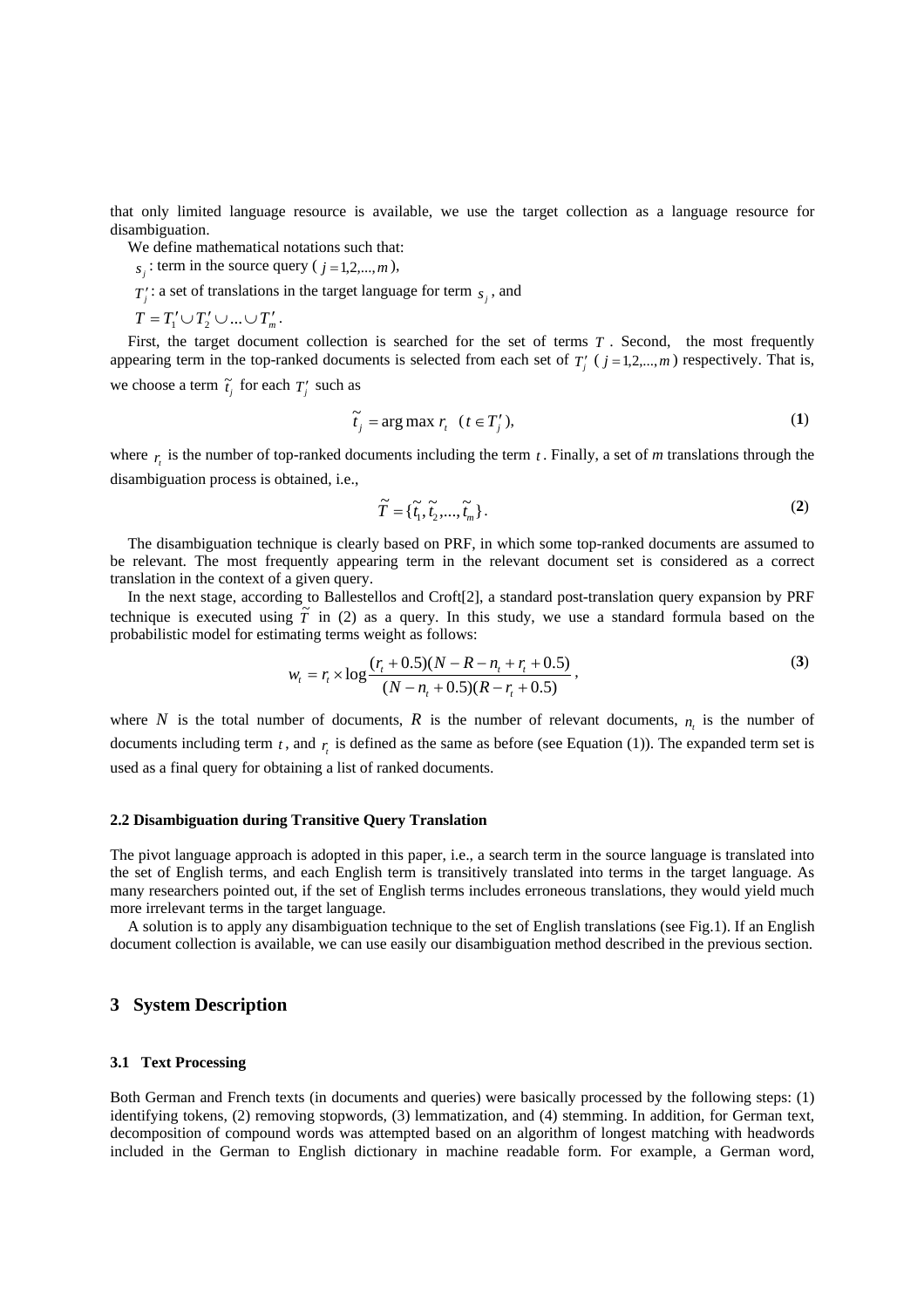"Briefbombe," is broken down into two headwords listed in the German to English dictionary, "Brief" and "Bombe," according to a rule that only the longest headwords included in the original compound word are extracted from it. If a substring of "Brief" or "Bombe" is also listed in the dictionary, the substring is not used as a separated word.

We downloaded free dictionaries (German to English and English to French) from the Internet<sup>1</sup>. Also, stemmers and stopword lists for German and French were available through the Snowball project<sup>2</sup>. Stemming for English was conducted by the original Porter's algorithm [3].



**Fig. 1.** Two-stage refinement of translation with English disambiguation

#### **3.2 Transitive Translation Procedure**

Before executing transitive translation by two bilingual dictionaries, all terms included in the dictionaries were normalized through stemming and lemmatization processes with the same procedure applied to texts of documents and queries. The actual translation process is a simple replacement, i.e., each normalized German term (to which decomposition process was applied) in a query was replaced with a set of corresponding normalized English words, and similarly, each English word was replaced with the corresponding French words. As a result, for each query, a set of normalized French words was obtained. If no corresponding headword was included in the dictionaries (German-English or English-French), the unknown word was sent directly to the next step without any change.

Next, refinement of the translations by our two-stage technique described in the previous section was executed. The number of top-ranked documents was set to 100 in both stages, and in the query expansion stage, the top 30 terms were selected from the ranked list in decreasing order of term weights (Equation (3)).

Let  $y_t$  be the frequency of a given term in the query. If the top-ranked term was already included in the set of search terms, the term frequency in the query was changed into  $1.5 \times y$ . If not, the term frequency was set to 0.5  $(i.e., y<sub>r</sub> = 0.5).$ 

#### **3.3 Type of Search Runs**

As for dictionary-based transitive query translation via a pivot language, we executed three types of run as follows:

 $\overline{a}$ 

<sup>1</sup> http://www.freelang.net/

<sup>2</sup> http://snowball.tartarus.org/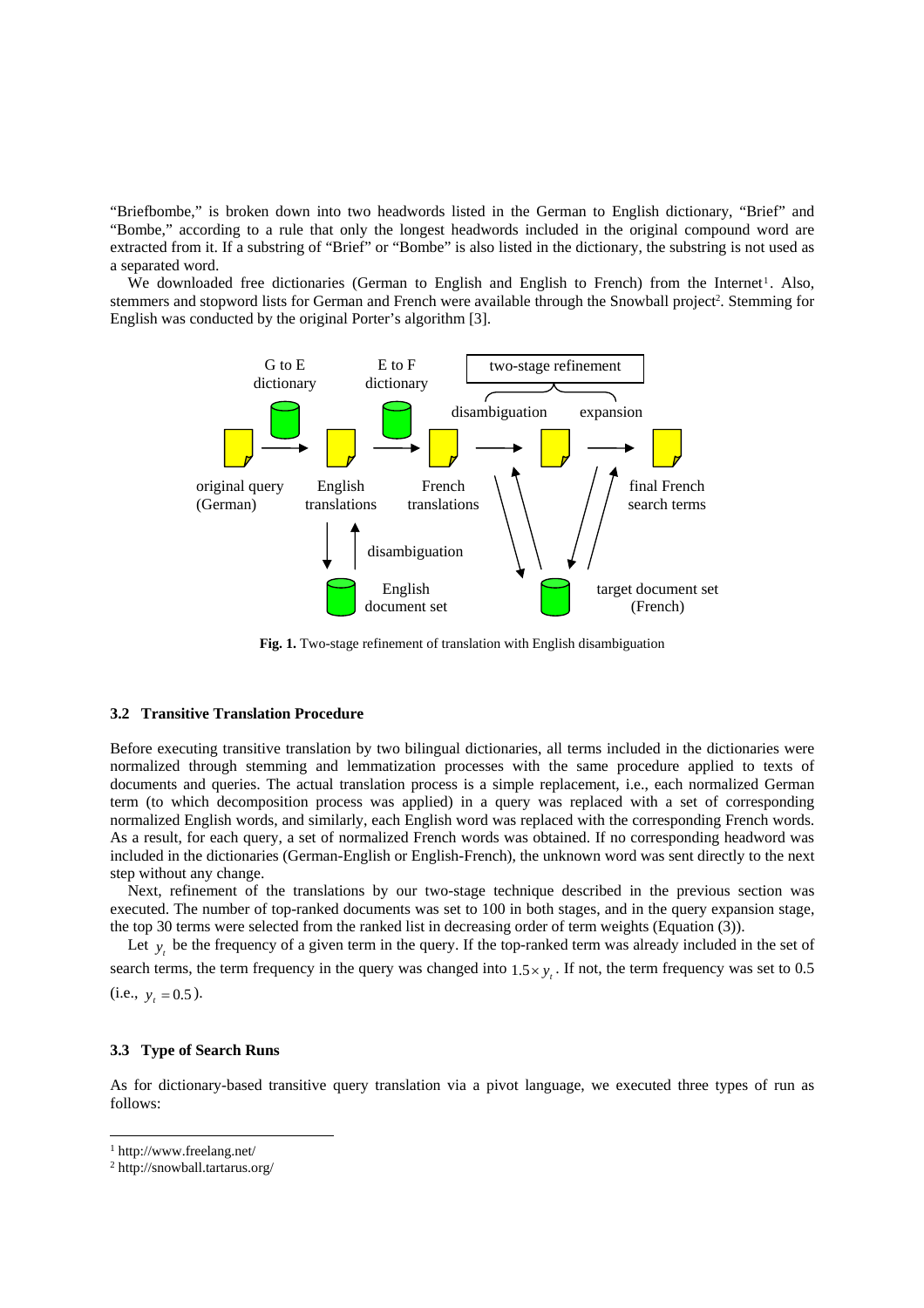- (a) Two-stage refinement of translation with English disambiguation
- (b) Two-stage refinement of translation without English disambiguation (same in CLEF 2003)
- (c) No refinement

In order to comparatively evaluate performance of our two-stage refinement method, we decided to use commercial MT software produced by a Japanese company3. In this case, first of all, the original German query was entered into the software. The software we used executes automatically German to English translation and then English to French translation (i.e., a kind of transitive translation). The resulting French text from the software was processed according to the procedure described in section 3.1, and finally, a set of normalized French words was obtained for each query. In the case of MT translation, only post-translation query expansion was executed with the same procedure and parameters as the case of dictionary-based translation.

Similarly, for comparison, we tried to execute French monolingual runs with post-translation query expansion.

The well-known the BM25 of Okapi formula [4] was employed for computing each document score in all searches of this study. We executed five runs in which <TITLE> and <DESCRIPTION> fields in each query were used, and submitted the results to the organizers of CLEF 2004. All runs were executed on the information retrieval system, ADOMAS (Advanced Document Management System) developed at Surugadai University in Japan.

## **4 Experimental Results**

#### **4.1 Basic Statistics**

The target French collections include 90,261 documents in total. The average document length is 227.14 words. Also, we use the Glasgow Herald 1995 as a document set for English disambiguation. The English collection includes 56,742 documents and the average document length is 231.56.

| Run                                                 | ID       | Average   | R-Precision |
|-----------------------------------------------------|----------|-----------|-------------|
|                                                     |          | Precision |             |
| French Monolingual                                  | NiiFF01  | .3944     | .3783       |
| MT                                                  | NiiMt02  | .3368     | .3125       |
| Dictionary 1: Two-stage refinement with             | NiiDic03 | .2690     | .2549       |
| English disambiguation                              |          |           |             |
| Dictionary 2: Two-stage refinement without NiiDic04 |          | .2746     | .2542       |
| English disambiguation                              |          |           |             |
| Dictinary 3: No refinement                          | NiiDic05 | .1015     | .1014       |

**Table 1.** Average precison and R-precision (49 topics)

# **4.2 Results**

 $\overline{a}$ 

Scores of average precision and R-precision are shown in Table 1, and recall-precision curves of each run are presented as Fig.2. Note that each value in Table 1 and Fig. 2 is calculated for 49 topics.

As shown in Table 1, MT outperforms significantly dictionary-based translations, and its value of mean average precision (MAP) is 0.3368, which is 85.4% of that by the monolingual run (.3944). Although performance of dictionary-based approach using free dictionaries downloaded from the Internet is less than that of MT approach, Table 1 shows two-stage refinements improve effectiveness of the dictionary-based translation method as similar with our CLEF2003 experiment. That is, the MAP score of NiiDic05 with no refinement

<sup>3</sup> http://www.crosslanguage.co.jp/english/